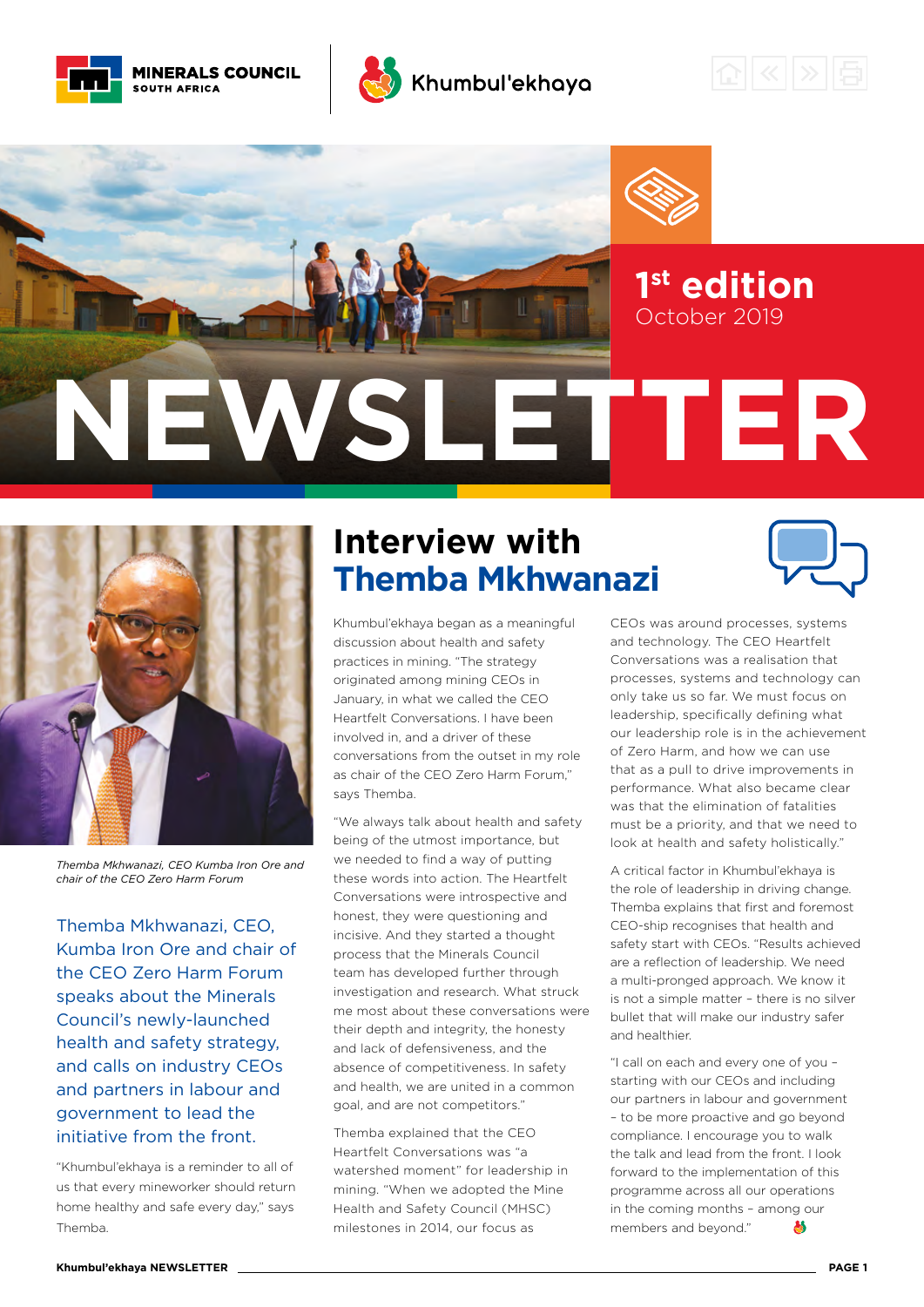

# **Introducing Khumbul'ekhaya**

Khumbul'ekhaya, a Nguni word meaning "remember home", is a strategy on health and safety that has been developed by the CEO Zero Harm Forum to drive and sustain the mining industry's pursuit of Zero Harm.



The emphasis on "home" acknowledges that fatalities have the greatest impact on loved ones at home and encourages mine employees and their managers to bear these loved ones in mind as they go about their day-to-day tasks.

#### **Promote a holistic approach to the elimination of fatalities**

The most critical component of the Khumbul'ekhaya strategy is the need to develop a holistic approach to eliminating fatalities. This approach considers the causes of fatalities and high-potential incidents in South Africa; identifies holistic interventions that enable fatalityfree operations; and introduces systems that monitor, evaluate and communicate progress on these interventions.

#### **Develop a system of understanding occupational deaths in and beyond employment**

Khumbul'ekhaya demands that national and international mechanisms for tracking deaths related to occupational diseases, during and post-employment, be explored. A report looking into this has been drawn up, providing options to improve reporting on occupational deaths. In South Africa, these are complicated by the country's many structural challenges.

#### **Adopt methods for more effective and competitive training**

The Khumbul'ekhaya strategy indicates that training should not be a mere legislative box-ticking exercise. Instead, training should incorporate lessons and exercises that are of the highest quality; that are relevant to the specific needs of employees, companies and the industry; and that always consider health and safety first.

#### **Adopt globally leading practice to learn better and faster from others**

Khumbul'ekhaya is clear on the fact that all industry players need to learn better and faster from one another. Companies need to identify aids and barriers to learning, the CEO Zero Harm Forum has agreed, as well as take heed of global leading practice and implement these lessons effectively.

Since its inception at the CEO Heartfelt Conversations, Khumbul'ekhaya quickly galvanised industry players into action. The strategy was formally launched on an industry-wide basis on 1 October 2019.  $\bullet$ 

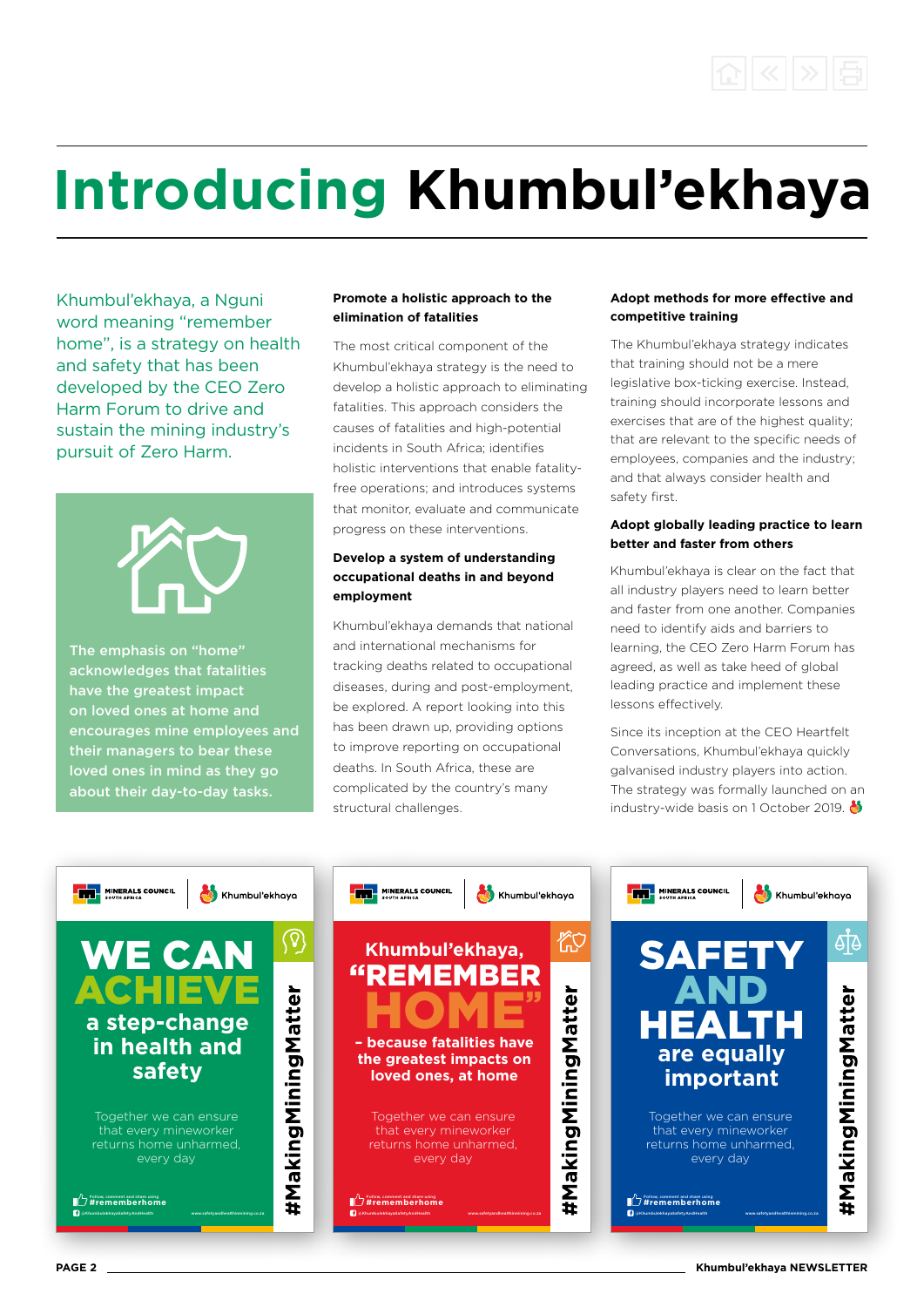

## **David Msiza reflects on progress in health and safety**

David Msiza, Chief Inspector of Mines, Department of Mineral Resources and Energy (DMRE) and chair of the Mine, Health and Safety Council, speaks at the launch of Khumbul'ekhaya.

Reflecting on the mining industry's recent progress in health and safety, David Msiza said, "We shouldn't lose sight of where we have come from. At one stage the sector was experiencing on average 800 fatalities, 12,000 injuries and 18,000 cases of occupational disease every year. Decades ago, no one believed that Zero Harm was possible. If we maintain the reduction we have had, this will be the safest year that we have ever experienced in fatalities, injuries and occupational disease."

Addressing industry CEOs and partners in labour and government at the launch of Khumbul'ekhaya, David emphasised the importance of CEO engagement in tackling health and safety-related issues in mining. "When we experienced challenges in 2017, the department engaged with the CEOs – not just those

*David Msiza, Chief Inspector of Mines, speaks at the launch of Khumbul'ekhaya*



at companies where there were challenges, but also at companies that were doing well. We engaged, we learned, and we will continue to do so."

He also noted the significant challenge of safety issues relating to women in mining and at home, and indicated that the MHSC would be focusing on this. "We carry a responsibility to ensure that there are improvements and there are programmes that we are implementing

**Where it all began: the CEO Heartfelt Conversations**

The genesis of Khumbul'ekhaya can be traced back to 25 January 2019, when more than 50 mining executives, including 34 industry CEOs and four Minerals Council office bearers, gathered for a half-day facilitated health and safety event.

The event, which was called the CEO Heartfelt Conversations, aimed to encourage deep and intense introspection into and facilitate meaningful engagement on health and safety-related issues in the mining industry.

The CEO Heartfelt Conversations came in the wake of the National Day of Safety and Health in Mining campaign. Held in August 2018, the campaign encouraged member and non-member companies to publicly and visibly reaffirm their commitments to health and safety. The campaign was effective in a number of different ways, and contributed to a marked improvement in health and safety figures in the final four months of the year. Overall, the industry's 2018 fatality figures saw a 10% improvement on the previous year, a trajectory that continued into 2019.

goal of Zero Harm." Although this positive trend was

to deal with this challenge," he said.

David concluded, "I think this is a progressive approach. It is about caring for workers and for communities affected by the mining sector. Most of all, Khumbul'ekhaya shows that leadership is taking the initiative to lead from the front. If we continuously work together on matters of health and safety, we can achieve the

reassuring, the Minerals Council acknowledged that further collective efforts were necessary.

#### **Conversations and commitments**

The CEO Heartfelt Conversations examined a number of crucial issues, including the importance of visible leadership, sharing leading practices, and encouraging transparency in reporting. Ultimately, the group agreed:

#### Zero Harm remains the abiding aspiration guiding the industry's actions

The step-change priority for 2019 and 2020 is the elimination of fatalities

#### Health and safety, including the elimination of fatalities, need to be considered holistically

But the most critical outcome of the CEO Heartfelt Conversations was the establishment of a CEO-led strategy on health and safety. The strategy, the group agreed, needed to be a rallying cry for the step-change the industry needs, a word or phrase that spoke clearly to the strategy's intent, and that was positive, action driven, easy to remember and celebrated the diversity of the industry's workforce. The result was Khumbul'ekhaya.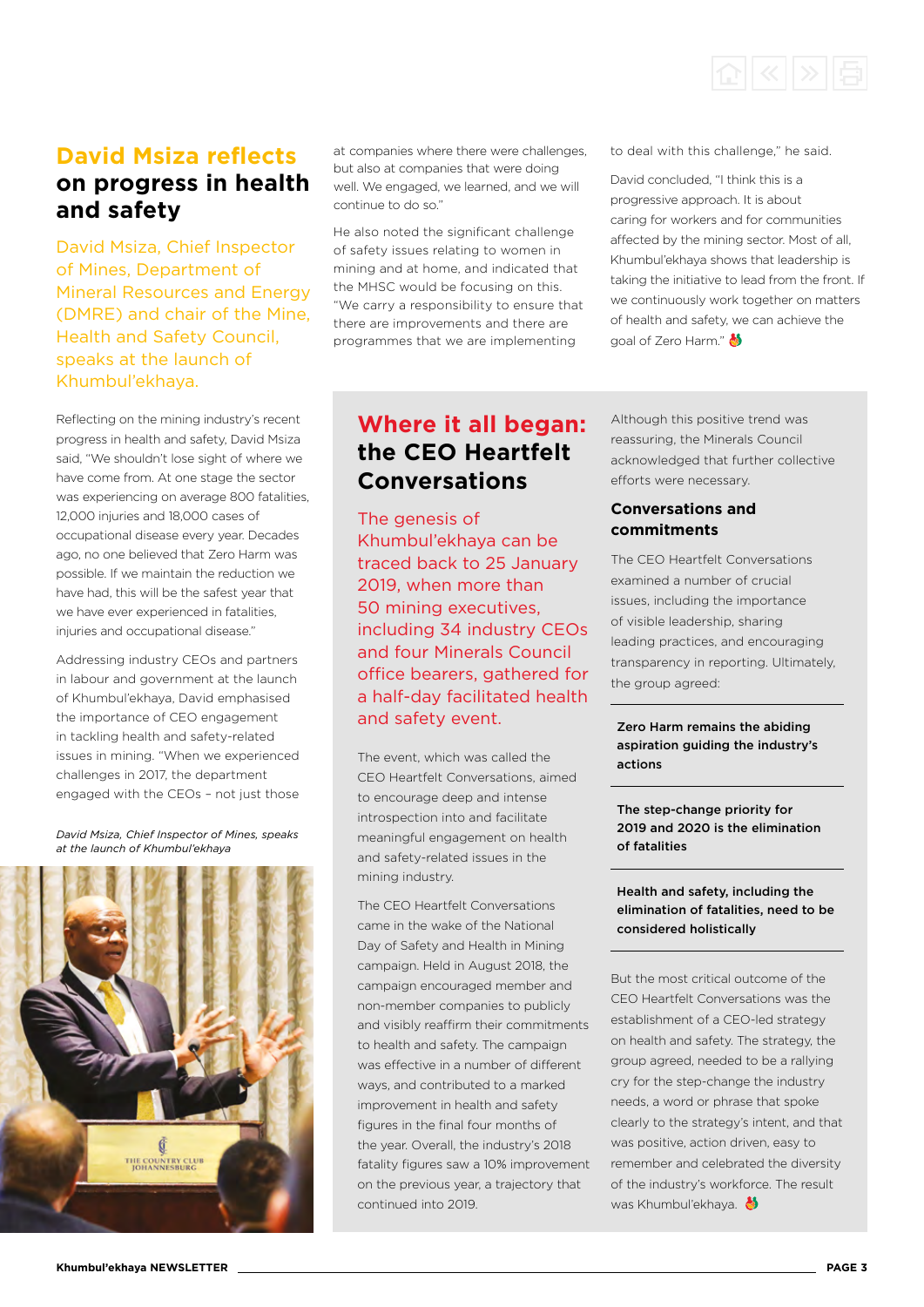

### **Industry leaders gather for Khumbul'ekhaya launch**

Industry leaders gathered for the launch of Khumbul'ekhaya at the Johannesburg Country Club, alongside mining CEOs, unions and representatives from the DMRE and the MHSC.

"This is a truly meaningful day for the Minerals Council," said Roger Baxter, CEO Minerals Council South Africa. "It is one that, when we look back in years to come, will mark yet another significant turning point in our journey to Zero Harm."

Significant strides in improving industry safety and health performance in recent years have been possible through the collaborative efforts of employees and unions, the support of the DMRE, and mining companies. Collaborative initiatives — such as the MHSC 2014 Occupational Health and Safety Summit Milestones and the Centre of Excellence, the establishment of the MOSH Learning Hub, the work being undertaken by the Mandela Mining Precinct, and the CEO Zero Harm Forum — have made important contributions.

"These efforts have helped to contribute to an 87% fall in fatalities since 1993 from 615 fatalities in 1993 to 81 in 2018," Roger noted. "Though an impressive achievement, we knew that this wasn't good enough. No fatality is acceptable.

"Just 14 months ago we launched a mine health and safety day campaign that was taken up by 92 mines run by our members. The consequences of a massive collective industry effort were positive as the numbers of fatalities fell significantly. And these improvements have continued this year."

Roger concluded his address saying, "I want to give full recognition to our social partners and the positive contributions they have made. The regulator, in



*Address by Roger Baxter, CEO Minerals Council*

particular, the Chief Inspector of Mines, and the unions."

Also speaking at the launch, Themba Mkhwanazi, chair of the CEO Zero Harm Forum, explained the need for CEOs to drive the health and safety strategy. "At the centre of it all is the recognition that the quality of safety and health in the industry starts with us and depends on us, the industry's leadership. CEOs accept that their visible leadership is necessary to achieve such acceleration. We believe that notwithstanding the improved performance, we need a step-change in that performance. We need a monumental paradigm shift and a multi-pronged approach."

Matthew Grant from AMCU, speaking on behalf of the unions, welcomed the Khumbul'ekhaya initiative, especially the strides made by the CEO Zero Harm Forum over the years. But, Matthew noted, "Although we are doing well, we are not

doing well enough, particularly in respect of falls of ground." While recognising that fatalities are critical, he pointed out that the injuries resulting from falls of ground are equally important.

"Profitability can be achieved through the imperative of health and safety," added Matthew. "We know our role as organised labour, and we will play that role."

David Msiza, Chief Inspector of Mines and chair of the MHSC, concluded the proceeding by stressing the importance of collaborative efforts amongst industry partners. "The MHSC, CEOs and organised labour take the health and safety of mine employees and affected communities seriously. It is very important to continue in collaboration towards Zero Harm. This is a shared responsibility."

In the coming months, Minerals Council member companies will be hosting their own Khumbul'ekhaya launches, with CEOs intent on leading these programmes.  $\clubsuit$ 

#### *Matthew Grant, AMCU*

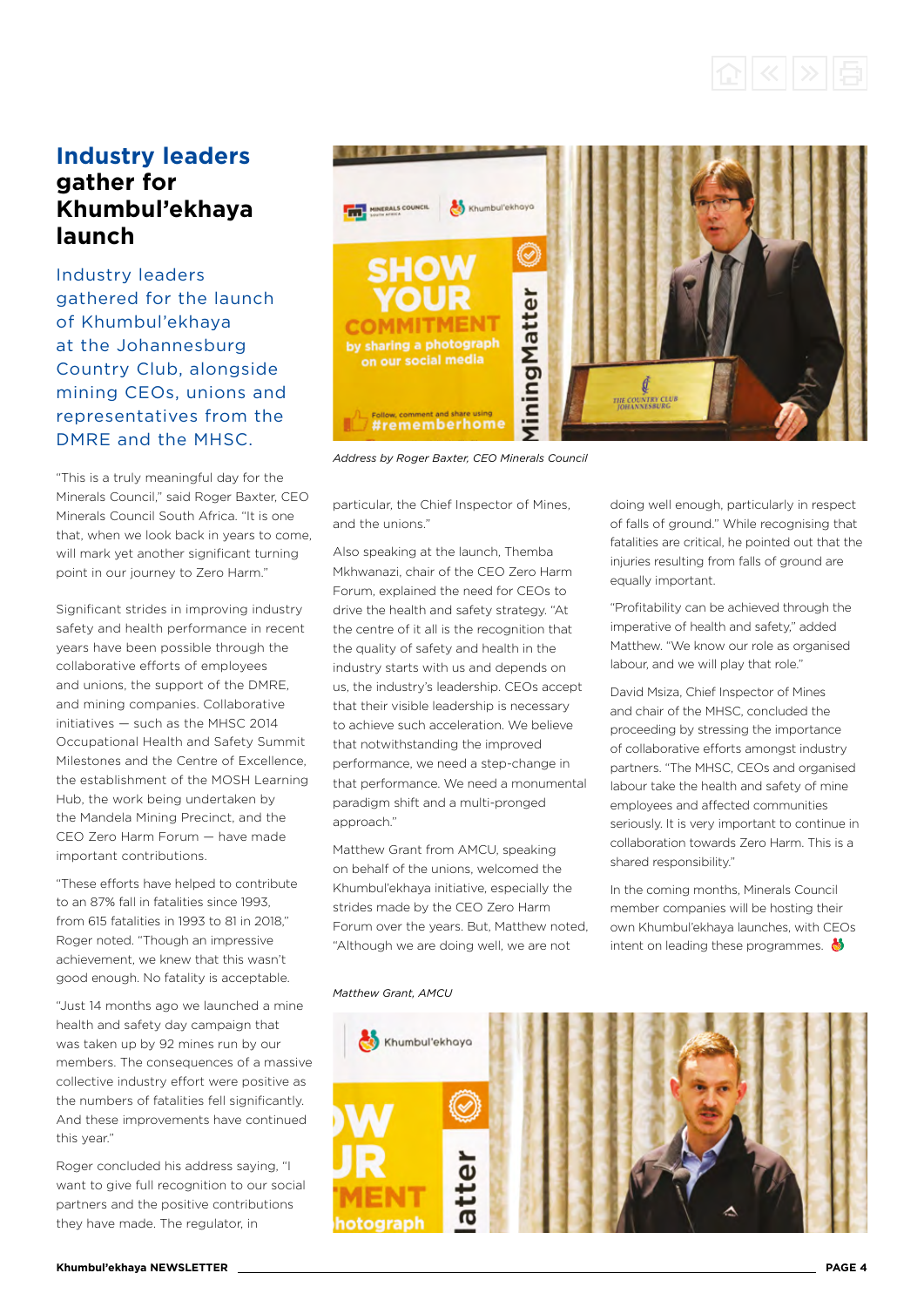

# **In the words of the CEOs**

"We need to become emotional about safety. People's lives matter. People's families matter. Our communities matter. We're talking about people's lives. And we genuinely care for the people who work for us."

*Mpumi Zikalala: CEO, De Beers*

### "Khumbul'ekhaya is an opportunity to reflect and to personalise safety."

*Chris Griffith: CEO, Anglo American Platinum and former chair of the CEO Zero Harm Forum*

"The CEO Heartfelt Conversations was a realisation that processes, systems and technology will only take us so far. We have to focus on leadership."

*Themba Mkhwanazi: CEO, Kumba Iron Ore and chair of the CEO Zero Harm Forum*

"It is necessary that all stakeholders implement Khumbul'ekhaya to ensure that fatalities are eliminated in this industry. Employees and their families must believe and understand that CEOs are committed and our hearts are in this."

*Mike Teke: CEO, Seriti Resources*

"We know that focus is often placed on safety. This initiative is also about driving the health aspect. It is about employees, even beyond the world of work. At retirement, employees must be healthy."

*Moses Madondo: senior vice president AngloGold Ashanti*



*Themba Mkhwanazi: CEO, Kumba Iron Ore*



"Let us be very open about this issue so that we can have a deep and meaningful conversation about it, not just in terms of statistics but in terms of the preservation of human life."

*Mxolisi Mgojo: CEO, Exxaro and president of the Minerals Council South Africa*

Scan the QR code above to watch CEOs speak about the Khumbul'ekhaya initiative. *<www.youtube.com/watch?v=bTbKKitytws>*